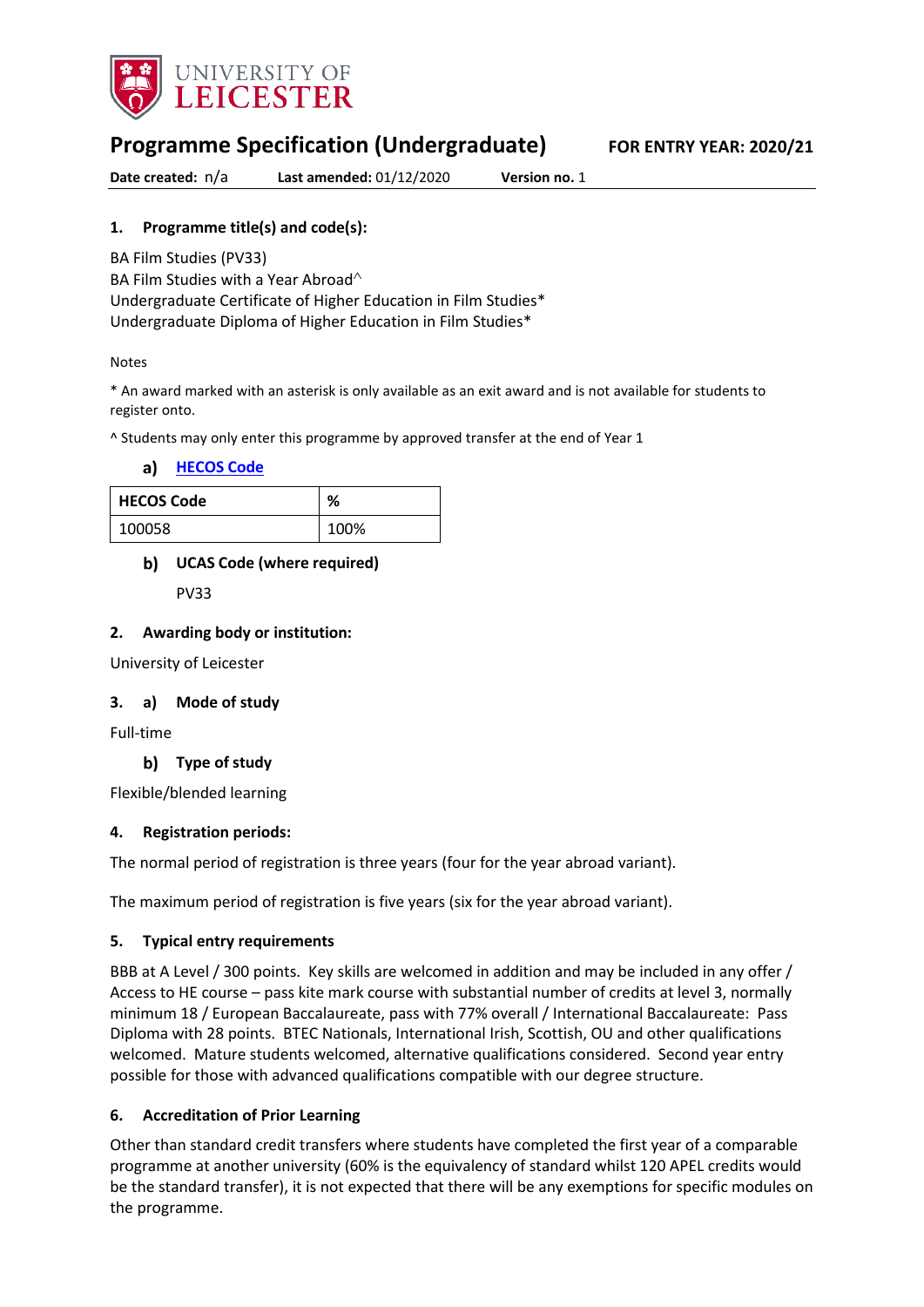### **7. Programme aims**

The programme aims to:

- provide a broad and detailed understanding of the theoretical framework in film and cultural study and make students familiar with the major developments in the history of the cinematic arts since its inception to present-day;
- provide an excellent foundation for a wide range of careers by equipping students with the knowledge and generic skills in preparation for employment in the film and visual arts worlds (cinema management, film distribution, museums, galleries, auction houses, arts administration), and in journalism, advertising, public relations and education;
- enable students to develop independent learning skills;
- promote flexibility of thought, encourage intellectual initiative and develop visual skills;
- stimulate intellectual development and develop powers of critical analysis, written communication skills and presentational skills;
- provide stimuli and the skills of research, analysis and presentation necessary for further study at postgraduate level where appropriate;
- provide opportunities to learn and understand the history of cinematic art in a research environment;

### **For Year Abroad Students**

- to enable students to develop and broaden their learning experience in Film Studies by studying at a non-UK, European University;
- to enable students to develop their linguistic abilities, by attending lectures and classes and completing assessment in the native language of a non-UK, European University;
- to enable students to enrich their all-round educational and personal development by studying at a non-UK, European University.

### **8. Reference points used to inform the programme specification**

- [QAA Benchmarking Statement](http://www.qaa.ac.uk/en/Publications/Documents/SBS-Communication-Media-Film-and-Cultural-Studies-16.pdf)
- Framework for Higher Education Qualifications (FHEQ)
- UK Quality Code for Higher Education
- University Learnin[g Strategy](https://www2.le.ac.uk/offices/sas2/quality/learnteach)
- [University Assessment Strategy](https://www2.le.ac.uk/offices/sas2/quality/learnteach)
- University of Leicester Periodic Developmental Review Report
- External Examiners' reports (annual)
- United Nations Education for Sustainable Development Goals
- Student Destinations Data

### **9. Programme Outcomes**

Unless otherwise stated, programme outcomes apply to all awards specified in 1. Programme title(s).

### **Discipline specific knowledge and competencies**

i) Mastery of an appropriate body of knowledge

| <b>Intended Learning</b><br><b>Outcomes</b>                                                                    | <b>Teaching and Learning Methods</b>                                                                                                                          | <b>How Demonstrated?</b>                                                                    |
|----------------------------------------------------------------------------------------------------------------|---------------------------------------------------------------------------------------------------------------------------------------------------------------|---------------------------------------------------------------------------------------------|
| Demonstrate mastery of an<br>appropriate body of cinematic<br>material from different periods<br>and cultures. | Lectures, screenings, seminars,<br>tutorials, directed reading,<br>independent research, viewing of<br>selected cinematic texts, resource-<br>based learning. | Essays, dissertation, seminar<br>presentations, contributions to<br>discussions, tutorials. |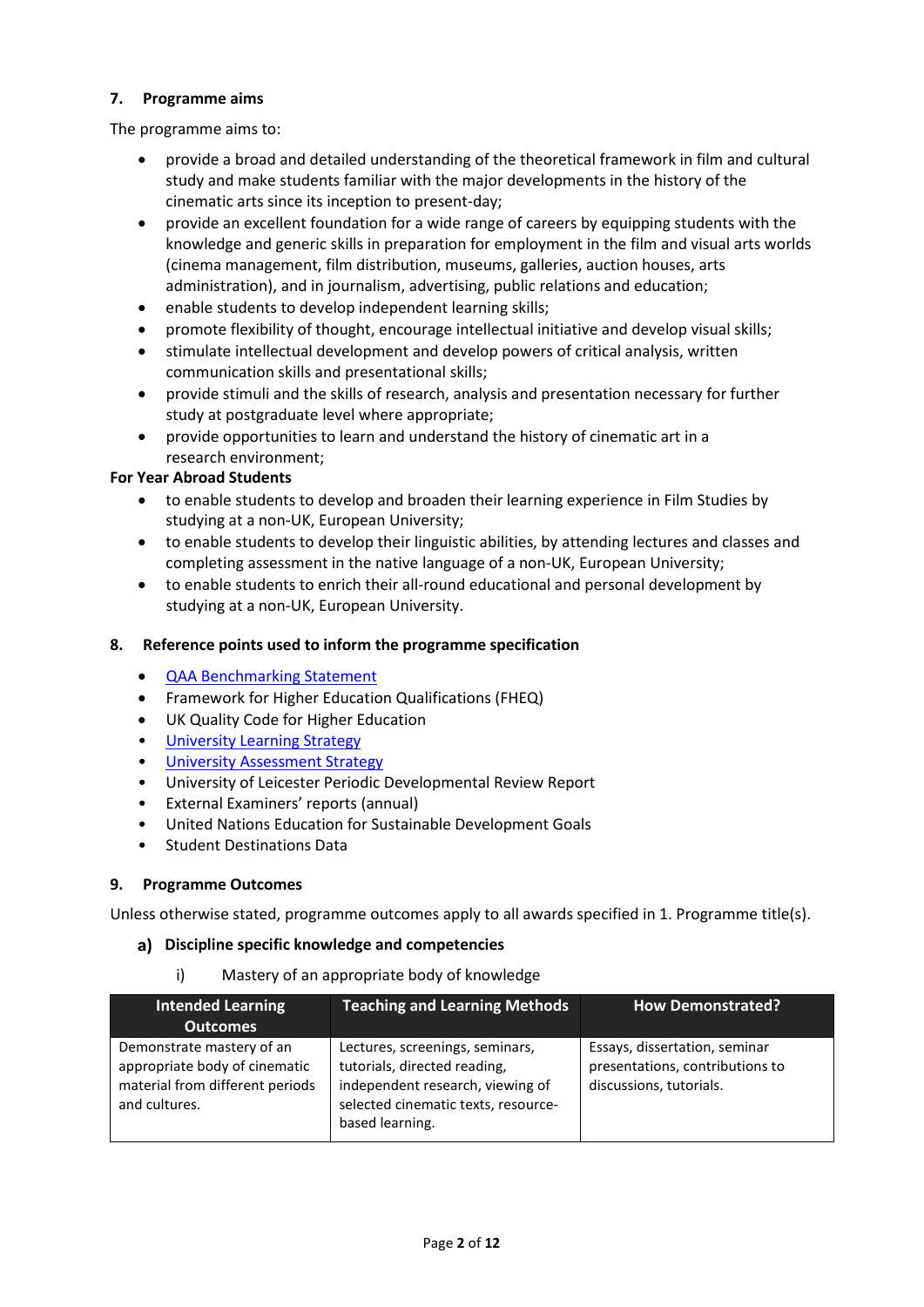ii) Understanding and application of key concepts and techniques

| <b>Intended Learning</b><br><b>Outcomes</b>                                                                                                              | <b>Teaching and Learning</b><br><b>Methods</b>                                                              | <b>How Demonstrated?</b>                                                                                                                                      |
|----------------------------------------------------------------------------------------------------------------------------------------------------------|-------------------------------------------------------------------------------------------------------------|---------------------------------------------------------------------------------------------------------------------------------------------------------------|
| Demonstrate a broad<br>understanding of<br>transformations in media,<br>style and subject matter<br>in moving-image culture,<br>film theory and history. | Lectures, screenings,<br>tutorials, seminars, directed<br>reading and viewing, and<br>independent research. | Essays, dissertation, seminar<br>presentations, sequence analysis, contributions to<br>seminars, independent research exercises, film<br>production exercise. |
| Demonstrate a variety of<br>approaches to understanding,<br>constructing and<br>interpreting film and other<br>screen media texts.                       |                                                                                                             |                                                                                                                                                               |
| Demonstrate an<br>understanding of different<br>approaches to film, including<br>aesthetic, technological,<br>institutional and economic<br>histories.   |                                                                                                             |                                                                                                                                                               |

# iii) Critical analysis of key issues

| <b>Intended Learning</b><br><b>Outcomes</b>                                                                                                                                                | <b>Teaching and Learning Methods</b>                                                                                                 | <b>How Demonstrated?</b>                                                                                                                   |
|--------------------------------------------------------------------------------------------------------------------------------------------------------------------------------------------|--------------------------------------------------------------------------------------------------------------------------------------|--------------------------------------------------------------------------------------------------------------------------------------------|
| Demonstrate knowledge of a<br>range of theoretical approaches<br>relevant to the discipline.                                                                                               | Lectures, screenings, tutorials,<br>seminars, directed reading and<br>viewing, independent research,<br>including internet research. | Essays, dissertation, seminar<br>presentations, contributions to<br>seminars, independent research<br>exercises, film production exercise, |
| Be able to analyse the cultural<br>significance of various<br>cinematic and other screen<br>media texts through the<br>assessment of continuity and<br>change over extended time<br>spans. |                                                                                                                                      | book reviews, web-based projects.                                                                                                          |
| Reflect critically on the nature<br>of film studies as a discipline.<br>Be able to think relationally<br>between film and other visual<br>arts.                                            |                                                                                                                                      |                                                                                                                                            |

iv) Clear and concise presentation of material

| <b>Intended Learning</b><br><b>Outcomes</b>                                                                                                             | <b>Teaching and Learning Methods</b>                                                       | <b>How Demonstrated?</b>                                                                                         |
|---------------------------------------------------------------------------------------------------------------------------------------------------------|--------------------------------------------------------------------------------------------|------------------------------------------------------------------------------------------------------------------|
| Present on a variety of themes<br>in the context of film studies,<br>discuss issues and develop<br>arguments in a variety of<br>written and oral forms. | Tutorials, screenings, seminars,<br>directed reading and viewing,<br>independent research. | Essays, seminar presentations, film<br>reviews, abstracts, formative<br>assignment plans, web-based<br>projects. |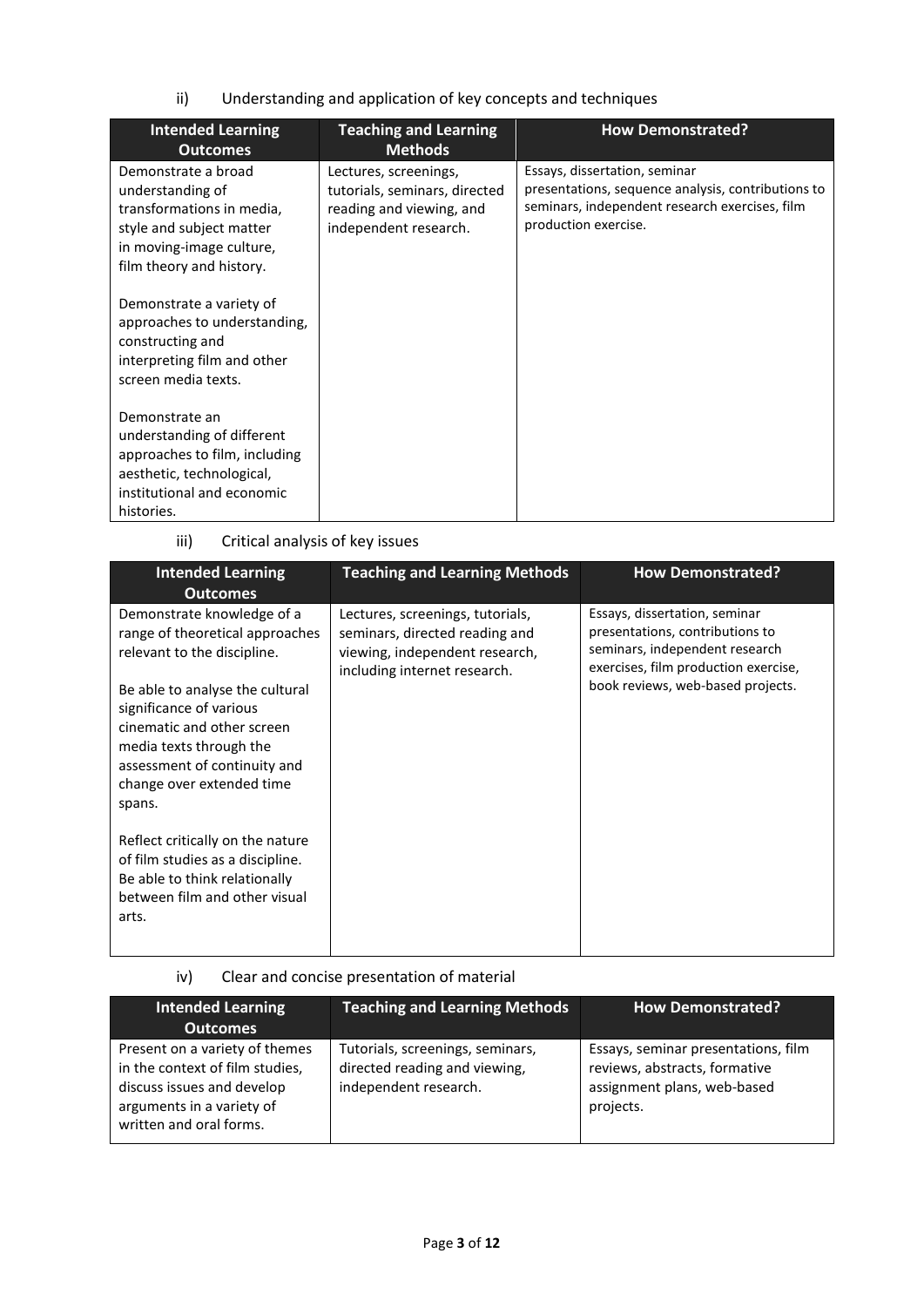v) Critical appraisal of evidence with appropriate insight

| <b>Intended Learning</b><br><b>Outcomes</b>                                                                                                                   | <b>Teaching and Learning Methods</b>                                      | <b>How Demonstrated?</b>                                                                                                                 |
|---------------------------------------------------------------------------------------------------------------------------------------------------------------|---------------------------------------------------------------------------|------------------------------------------------------------------------------------------------------------------------------------------|
| Develop and sustain arguments<br>using the range of theories<br>available to film studies.<br>formulating appropriate<br>questions and utilising<br>evidence. | Lectures, seminars, directed reading,<br>tutorials, independent research. | Essays, dissertation, seminar<br>presentations, contributions to<br>seminars, independent research<br>exercises, annotated bibliography. |
| Read, analyse and reflect<br>critically and contextually upon<br>cinematic texts and other<br>source material.                                                |                                                                           |                                                                                                                                          |

# vi) Other discipline specific competencies

| <b>Intended Learning</b><br><b>Outcomes</b>                                                               | <b>Teaching and Learning Methods</b>                                                                 | <b>How Demonstrated?</b>                                      |
|-----------------------------------------------------------------------------------------------------------|------------------------------------------------------------------------------------------------------|---------------------------------------------------------------|
| Design, research and present a<br>sustained and independently<br>conceived piece of writing on            | Research methodology classes,<br>independent research, screenings,<br>skills sessions and workshops. | Independent research projects, film<br>reviews, dissertation. |
| film studies issues.                                                                                      | Tutorials, seminars, directed reading                                                                | Essays, film reviews,<br>seminar presentations, tutorials,    |
| Ability to interpret audio-visual<br>imagery in its appropriate socio-<br>political and cultural content. | and viewing, independent research<br>and screenings.                                                 | contributions to discussions.                                 |
| Develop basic filmmaking skills<br>including planning, filming and<br>editing.                            |                                                                                                      |                                                               |

# **b)** Transferable skills

### i) Oral communication

| <b>Intended Learning</b><br><b>Outcomes</b>                                                                   | <b>Teaching and Learning Methods</b> | <b>How Demonstrated?</b>                                             |
|---------------------------------------------------------------------------------------------------------------|--------------------------------------|----------------------------------------------------------------------|
| Demonstrate clarity, fluency<br>and coherence in all expression<br>of issues related to the study of<br>film. | Workshops, seminars, tutorials.      | Seminar presentations – including both<br>individual and group work. |
| Participate effectively in group<br>discussions related to film<br>analysis.                                  |                                      |                                                                      |

### ii) Written communication

| Develop, sustain and<br>substantiate key arguments in<br>the range of film studies in a<br>literary form.            | Workshops, seminars, tutorials. | Essays, dissertation, annotated<br>bibliographies, book reviews, sequence<br>analysis, web-based exercises. |
|----------------------------------------------------------------------------------------------------------------------|---------------------------------|-------------------------------------------------------------------------------------------------------------|
| Demonstrate clarity, fluency<br>and coherence in written<br>expression of issues related to<br>the analysis of film. |                                 |                                                                                                             |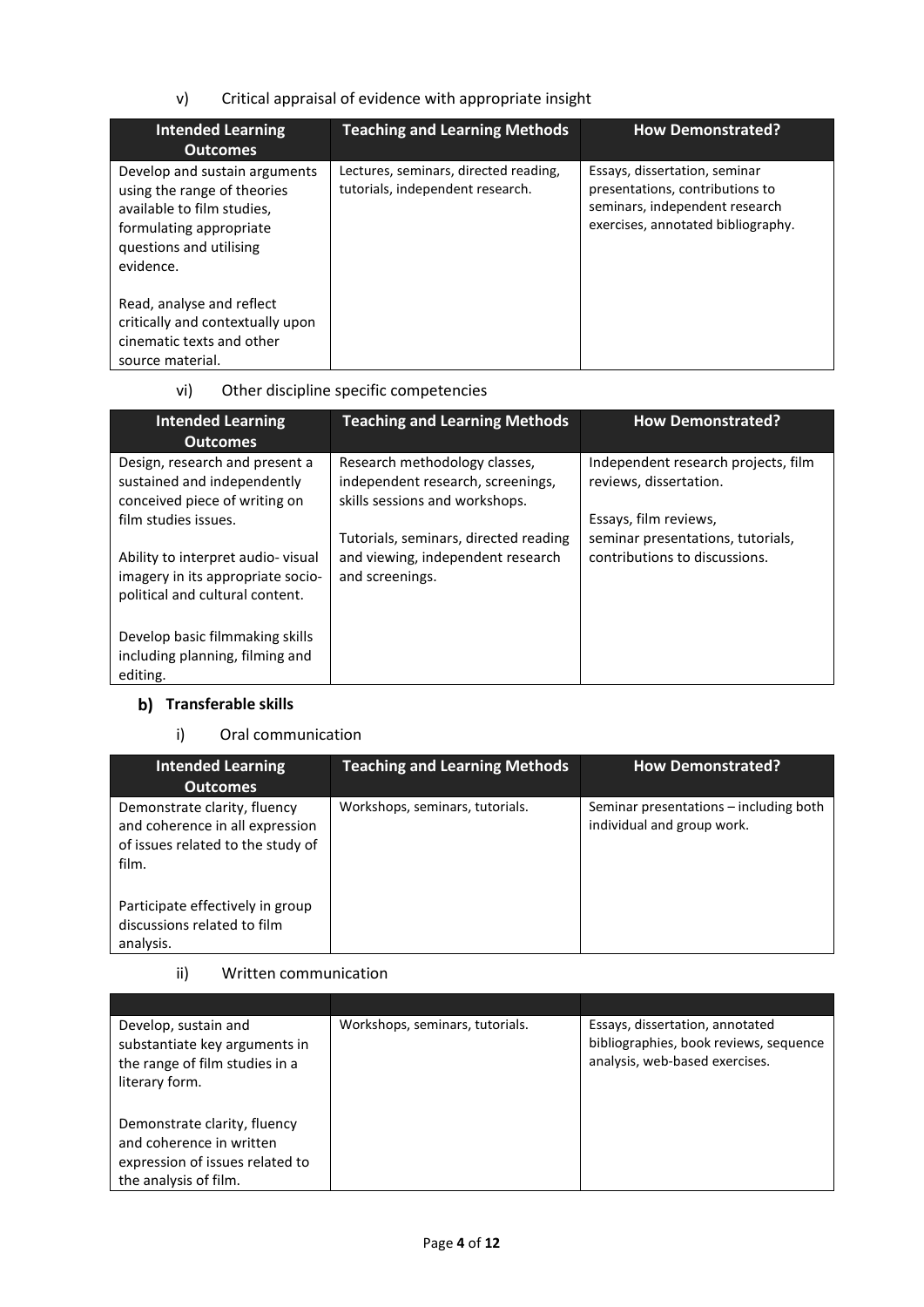# iii) Information technology

| <b>Intended Learning</b><br><b>Outcomes</b>                                                                                                                                                                                                              | <b>Teaching and Learning Methods</b>                                                                                                                                                               | <b>How Demonstrated?</b>                                                                                    |
|----------------------------------------------------------------------------------------------------------------------------------------------------------------------------------------------------------------------------------------------------------|----------------------------------------------------------------------------------------------------------------------------------------------------------------------------------------------------|-------------------------------------------------------------------------------------------------------------|
| Use IT to effectively support<br>their studies, including using IT<br>for filmographic, bibliographic<br>and archive searches, data<br>analysis and written/visual<br>presentation of evidence.<br>Create an effective web page<br>for a film/art event. | Induction programme and discipline<br>specific instruction. Year one<br>tutorials and workshops on web<br>design. Use of Blackboard VLE,<br>research assignments including IT<br>research element. | Essays, dissertations, independent<br>research projects. Group website and<br>individual web-based projects |

### iv) Numeracy

| <b>Intended Learning</b><br><b>Outcomes</b>                                     | <b>Teaching and Learning Methods</b>                                                                                                       | <b>How Demonstrated?</b>                                                   |
|---------------------------------------------------------------------------------|--------------------------------------------------------------------------------------------------------------------------------------------|----------------------------------------------------------------------------|
| Understanding issues of film<br>audiences, industry, financing<br>and business. | Seminars, tutorials discussing<br>audience figures and the cinematic<br>art as business in financial<br>terms. Business proposal tutorials | Essays, dissertation, independent<br>research projects.<br>Event proposal. |
| Ability to compose an event<br>budget.                                          | and workshop.                                                                                                                              |                                                                            |

### v) Team working

| <b>Intended Learning</b><br><b>Outcomes</b>                            | <b>Teaching and Learning Methods</b>                                 | <b>How Demonstrated?</b>                         |
|------------------------------------------------------------------------|----------------------------------------------------------------------|--------------------------------------------------|
| Ability to work in groups and to<br>develop skills in group            | Seminars, practical exercises<br>- e.g. Film Production and Film and | Group presentations.                             |
| management, leadership and<br>peer responsibility.                     | Art modules.                                                         | Mock film and art event proposal and<br>website. |
| Work as a team to devise an<br>event proposal and design a<br>website. |                                                                      | Video project.                                   |
| Students individually to<br>produce a short video.                     |                                                                      |                                                  |

# vi) Problem solving

| <b>Intended Learning</b><br><b>Outcomes</b>                                                                                     | <b>Teaching and Learning Methods</b>                                                              | <b>How Demonstrated?</b>                  |
|---------------------------------------------------------------------------------------------------------------------------------|---------------------------------------------------------------------------------------------------|-------------------------------------------|
| Identify and address problems<br>in the range of film studies<br>employing contemporary<br>sources and secondary<br>literature. | Tutorials, seminars, directed<br>reading, independent research, skills<br>sessions and workshops. | Essays, independent research<br>projects. |

### vii) Information handling

| Gather and deploy evidence<br>and data to find, retrieve, sort<br>and exchange information. | Tutorials, seminars, directed<br>reading, independent research, skills<br>sessions and workshops. | Essays, independent research<br>projects. |
|---------------------------------------------------------------------------------------------|---------------------------------------------------------------------------------------------------|-------------------------------------------|
| Identify and discuss processes<br>of film production,<br>consumption and reception.         |                                                                                                   |                                           |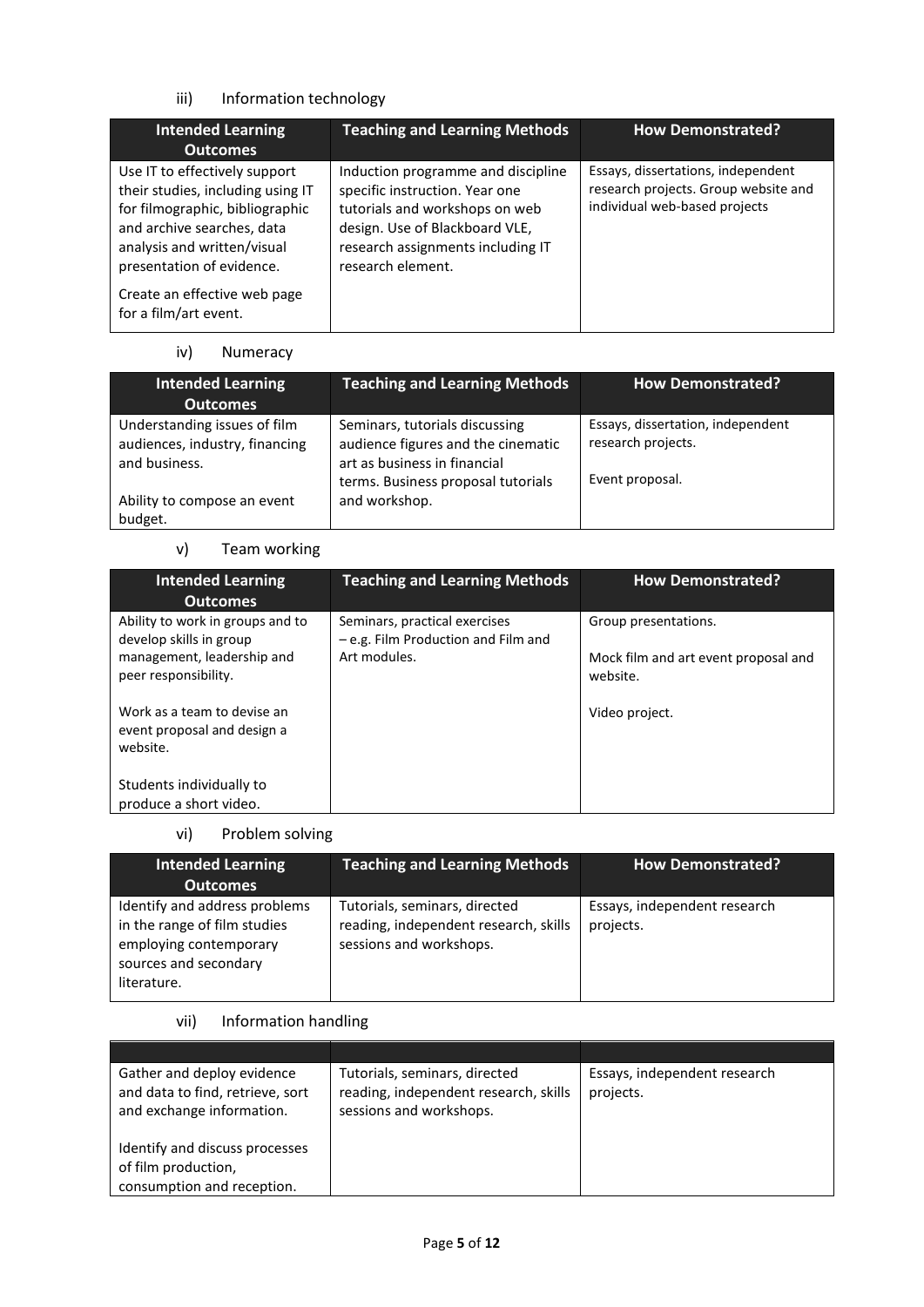### viii) Skills for lifelong learning

| <b>Intended Learning</b><br><b>Outcomes</b>                                                                                                                                                              | <b>Teaching and Learning Methods</b>                                                                 | <b>How Demonstrated?</b>                                    |
|----------------------------------------------------------------------------------------------------------------------------------------------------------------------------------------------------------|------------------------------------------------------------------------------------------------------|-------------------------------------------------------------|
| Demonstrate intellectual<br>independence through the<br>setting of research tasks and<br>solving problems related to film<br>studies.                                                                    | Tutorials, seminars, directed<br>reading, independent research,<br>including online research skills. | Demonstrated throughout the<br>programme in all components. |
| Demonstrate visual and critical<br>awareness, deliver powerful<br>and well-illustrated<br>presentations, demonstrate<br>computer skills, prioritise and<br>organise tasks, work together<br>with others. |                                                                                                      |                                                             |
| Prepare for personal education<br>and career development.                                                                                                                                                |                                                                                                      |                                                             |

### **10. Progression points**

This programme follows the standard Scheme of Progression set out i[n Senate Regulations](http://www.le.ac.uk/senate-regulations) – see the version of Senate Regulation 5 governing undergraduate programmes relevant to the year of entry.

In cases where a student has failed to meet a requirement to progress he or she will be required to withdraw from the course.

### **Course transfers**

n/a

### **11. Criteria for award and classification**

This programme follows the standard scheme of undergraduate award and classification set out in [Senate Regulations](http://www.le.ac.uk/senate-regulations) – see the version of *Senate Regulation 5 governing undergraduate programmes* relevant to the year of entry.

### **12. Special features**

- This is the one of the only a few film programmes in the UK that benefit from the close collaboration with History of Art colleagues and their teaching and research expertise.
- The programme also benefits from being based in the School of Arts, allowing for collaboration with colleagues in English and Modern Languages.
- Opportunities to learn and understand theoretical and historical aspects of the cinematic art in a thriving research environment.
- An introductory course in film production, which provides the elements of basic literacy for those who decide to pursue careers in filmmaking.
- The possibility, after satisfactory completion of the first year, to transfer to the BA Film Studies (European Union), a four year degree course, which entails a year's study abroad.

### **13. Indications of programme quality**

The programme has received consistently positive reports from external examiners. In her 2015/16 report, our external examiner wrote that the 'Film programme, which I had pleasure to assess for four years, is well designed, offering a wide range of modules and a clear progression from the second to third year.'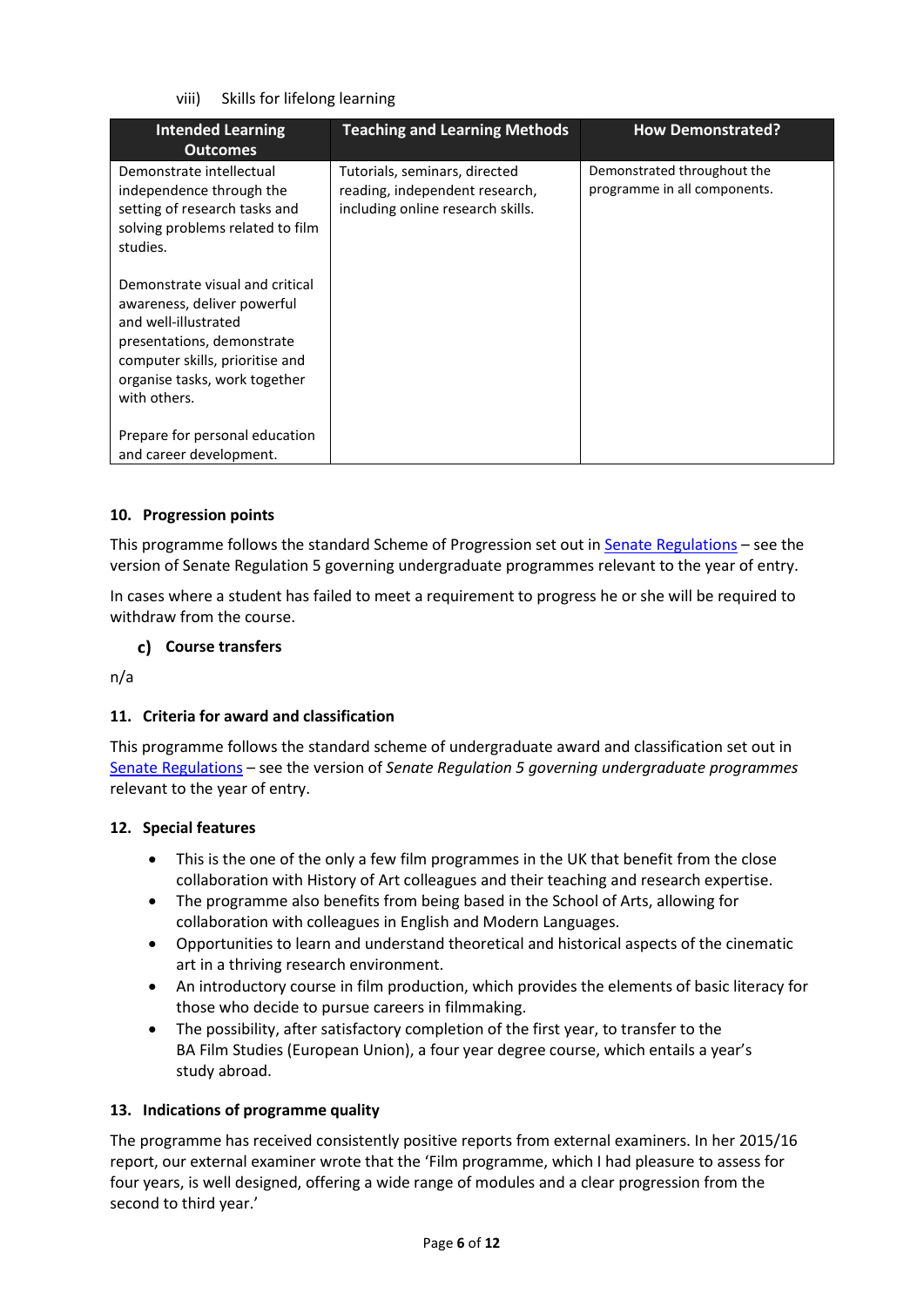## **14. External Examiner(s) reports**

The details of the External Examiner(s) for this programme and the most recent External Examiners' reports for this programme can be found at **exampapers@Leicester** [log-in required]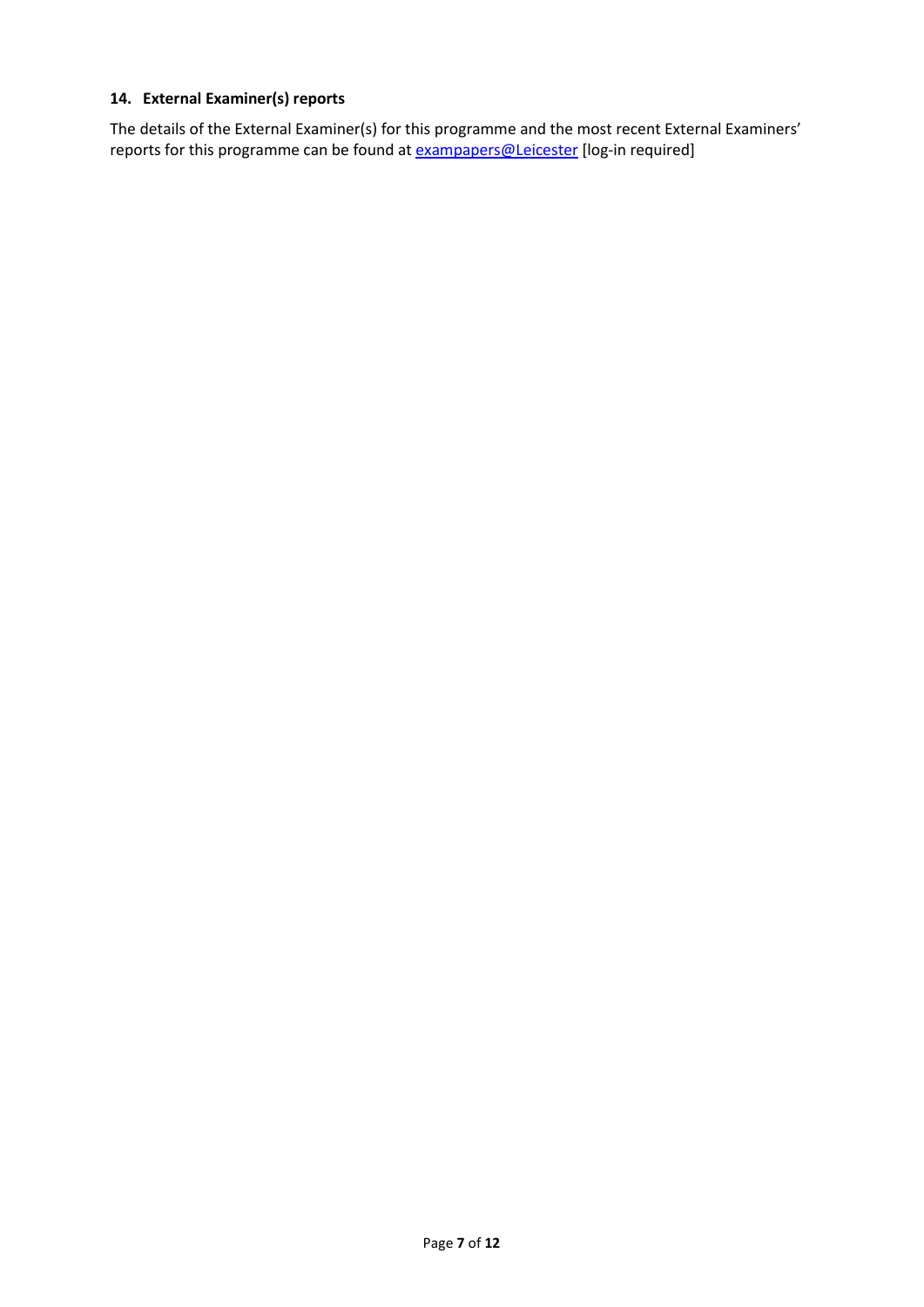

# **Programme Specification (Undergraduate) FOR ENTRY YEAR: 2020/21**

**Date created:** n/a **Last amended:** 01/12/2020 **Version no.** 1

## **Appendix 1: Programme structure (programme regulations)**

The University regularly reviews its programmes and modules to ensure that they reflect the current status of the discipline and offer the best learning experience to students. On occasion, it may be necessary to alter particular aspects of a course or module.

BA Film Studies

**Level 4/Year 1 2020/21**

Credit breakdown

| <b>Status</b> | <b>Year long</b> | Semester 1 | Semester 2 |
|---------------|------------------|------------|------------|
| Core          | n/a              | 60 credits | 60 credits |
| Optional      | n/a              | n/a        | n/a        |

120 credits in total

Core modules

| Delivery period  | Code   | <b>Title</b>                                   | <b>Credits</b> |
|------------------|--------|------------------------------------------------|----------------|
| Sem 1            | HA1307 | Reading Film                                   | 30 credits     |
| Sem 1            | HA1201 | Introduction to Film History                   | 15 credits     |
| Sem 1            | HA1005 | <b>Reading Television</b>                      | 15 credits     |
| Sem <sub>2</sub> | HA1324 | American Film and Visual Culture               | 30 credits     |
| Sem <sub>2</sub> | HA1115 | Film and Art: Academic Study and the Workplace | 15 credits     |
| Sem <sub>2</sub> | HA1202 | Introduction to Film History II                | 15 credits     |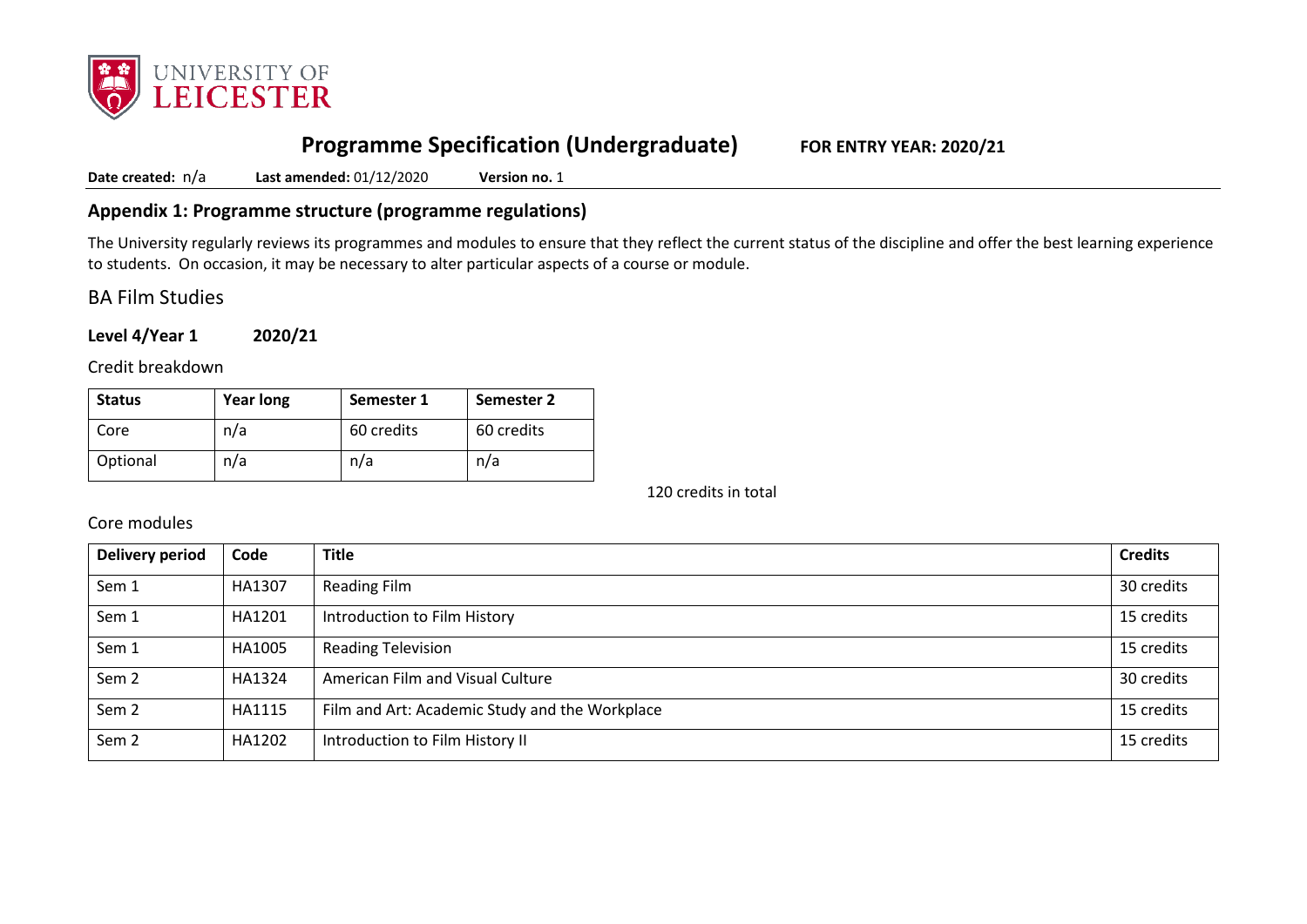# **Notes**

n/a

# **Level 5/Year 2 2021/22**

Credit breakdown

| <b>Status</b> | <b>Year long</b> | Semester 1 | Semester 2 |
|---------------|------------------|------------|------------|
| Core          | n/a              | 60 credits | 60 credits |
| Optional      | n/a              | n/a        | n/a        |

120 credits in total

# Core modules

| <b>Delivery period</b> | Code   | <b>Title</b>                     | <b>Credits</b> |
|------------------------|--------|----------------------------------|----------------|
| Sem 1                  | HA2114 | Realism and Cinema               | 15 credits     |
| Sem 1                  | HA2330 | <b>Researching World Cinemas</b> | 30 credits     |
| Sem 1                  | HA2429 | Film Production                  | 15 credits     |
| Sem <sub>2</sub>       | EN2060 | Concepts in Criticism            | 15 credits     |
| Sem <sub>2</sub>       | HA2334 | Documentary Film and Television  | 30 credits     |
| Sem <sub>2</sub>       | HA2433 | Film, Reception and Consumption  | 15 credits     |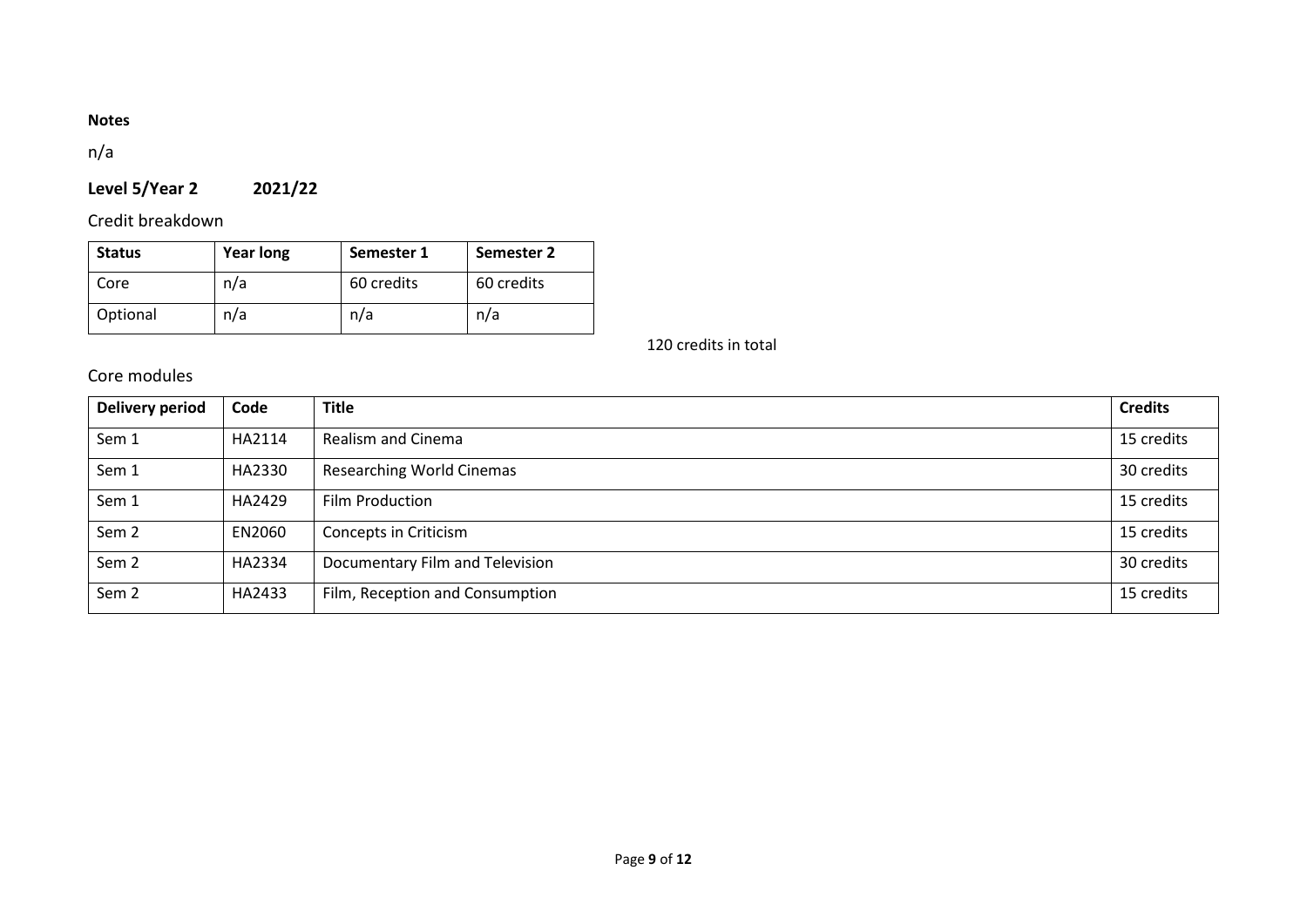# **Notes**

n/a

# **Level 6/Year 3 2022/23**

Credit breakdown

| <b>Status</b> | <b>Year long</b> | Semester 1 | Semester 2 |
|---------------|------------------|------------|------------|
| Core          | 45 credits       | 15 credits | 30 credits |
| Optional      | n/a              | 45 credits | 30 credits |

120 credits in total

Core modules

| Delivery period  | Code   | <b>Title</b>              | <b>Credits</b> |
|------------------|--------|---------------------------|----------------|
| Sem 1            | HA3401 | Film Studies Dissertation | 15 credits     |
| Sem <sub>2</sub> | HA3401 | Film Studies Dissertation | 30 credits     |

# **Notes**

n/a

# Option modules

| Delivery period | Code   | <b>Title</b>                                | <b>Credits</b> |
|-----------------|--------|---------------------------------------------|----------------|
| Sem 1           | HA3465 | Seriality: Film, Television and Other Media | 15 credits     |
| Sem 1           | HA3447 | Contemporary European Cinema                | 15 credits     |
| Sem 1           | HA3427 | New Chinese Cinemas                         | 15 credits     |
| Sem 1           | HA3432 | Contemporary Hollywood                      | 15 credits     |
| Sem 1           | HA3438 | <b>Hitchcock and Film History</b>           | 15 credits     |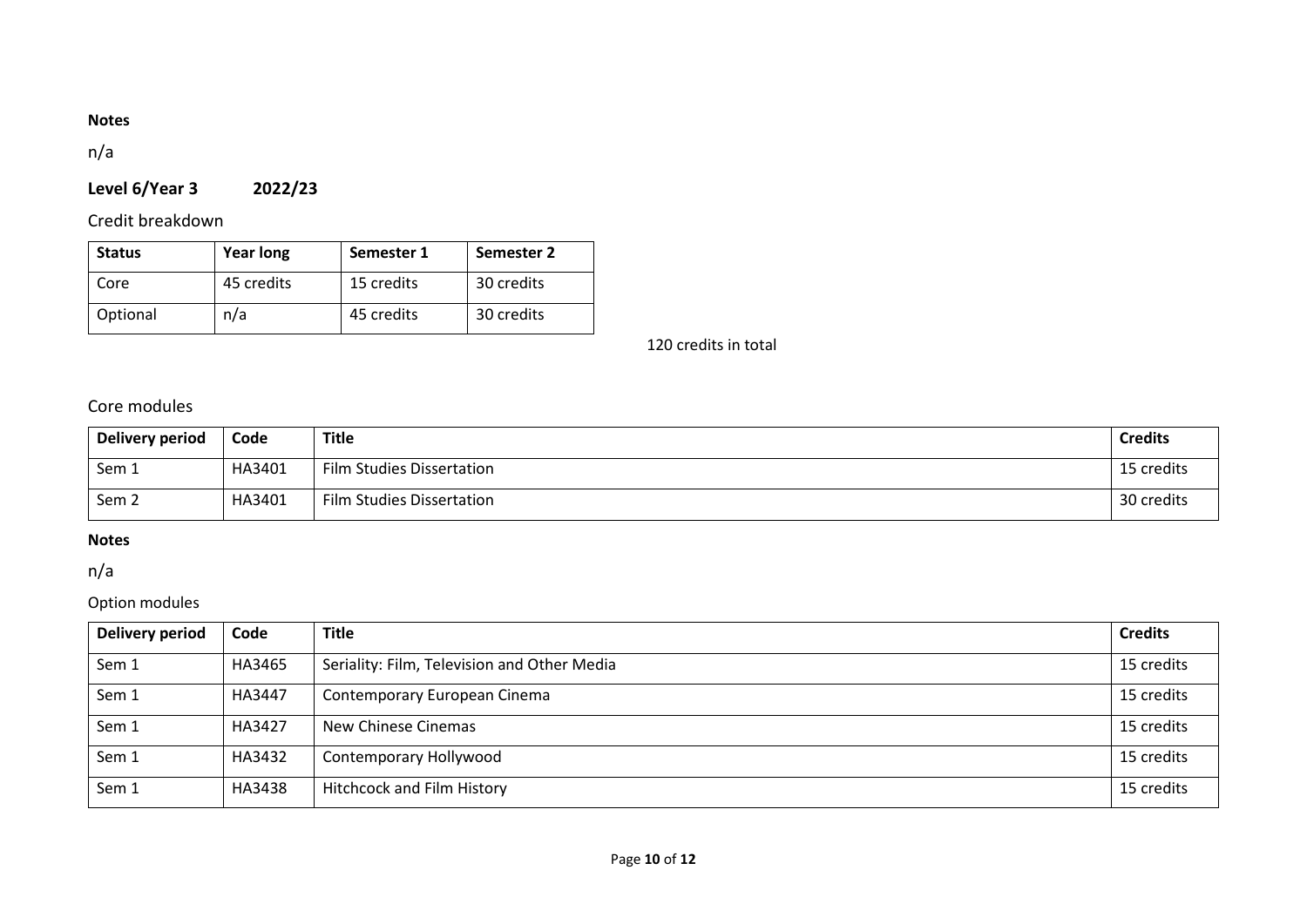| <b>Delivery period</b> | Code          | <b>Title</b>                                           | <b>Credits</b> |
|------------------------|---------------|--------------------------------------------------------|----------------|
| Sem 1                  | <b>IT3139</b> | Postwar Italian Cinema                                 | 15 credits     |
| Sem 1                  | SP3140        | <b>Cinematic Representations of Latin America</b>      | 15 credits     |
| Sem <sub>2</sub>       | HA3436        | Stardom and Identities in Chinese and American Cinemas | 15 credits     |
| Sem <sub>2</sub>       | HA3433        | Screen Affect                                          | 15 credits     |
| Sem <sub>2</sub>       | HA3030        | Women in Cinema                                        | 15 credits     |
| Sem <sub>2</sub>       | HA3439        | Film and Art Journalism                                | 15 credits     |
| Sem <sub>2</sub>       | HA3475        | Post-war British Popular Culture                       | 15 credits     |
| Sem <sub>2</sub>       | HA3464        | Screen Gothic                                          | 15 credits     |
| Sem <sub>2</sub>       | FR3140        | Norms and Margins in French Cinema                     | 15 credits     |
| Sem <sub>2</sub>       | SP3145        | The Cinema of Luis Buñuel                              | 15 credits     |

#### **Notes**

Students will take three options in Semester 1 and two options in Semester 2.

This is an indicative list of option modules and not definitive of what will be available. Option module choice is also subject to availability, timetabling, student number restrictions and, where appropriate, students having taken appropriate pre-requisite modules.

#### **BA Film Studies with a Year Abroad**

Students may only join this course by transferring at the end of the first-year from the BA History of Art and on the recommendation of the Director of Studies for History of Art and Film. Transfer is conditional on successful completion of first-year modules.

In the first, second and final years students will take the modules as shown above.

The third year will be spent abroad in the European Union taking approved courses in one of the institutions associated with the History of Art Department in a SOCRATES Inter-University Co-Operative Programme (ICP). Part of the summer following the second year of the course will

normally be spent in the host country for intensive preparation in its language.